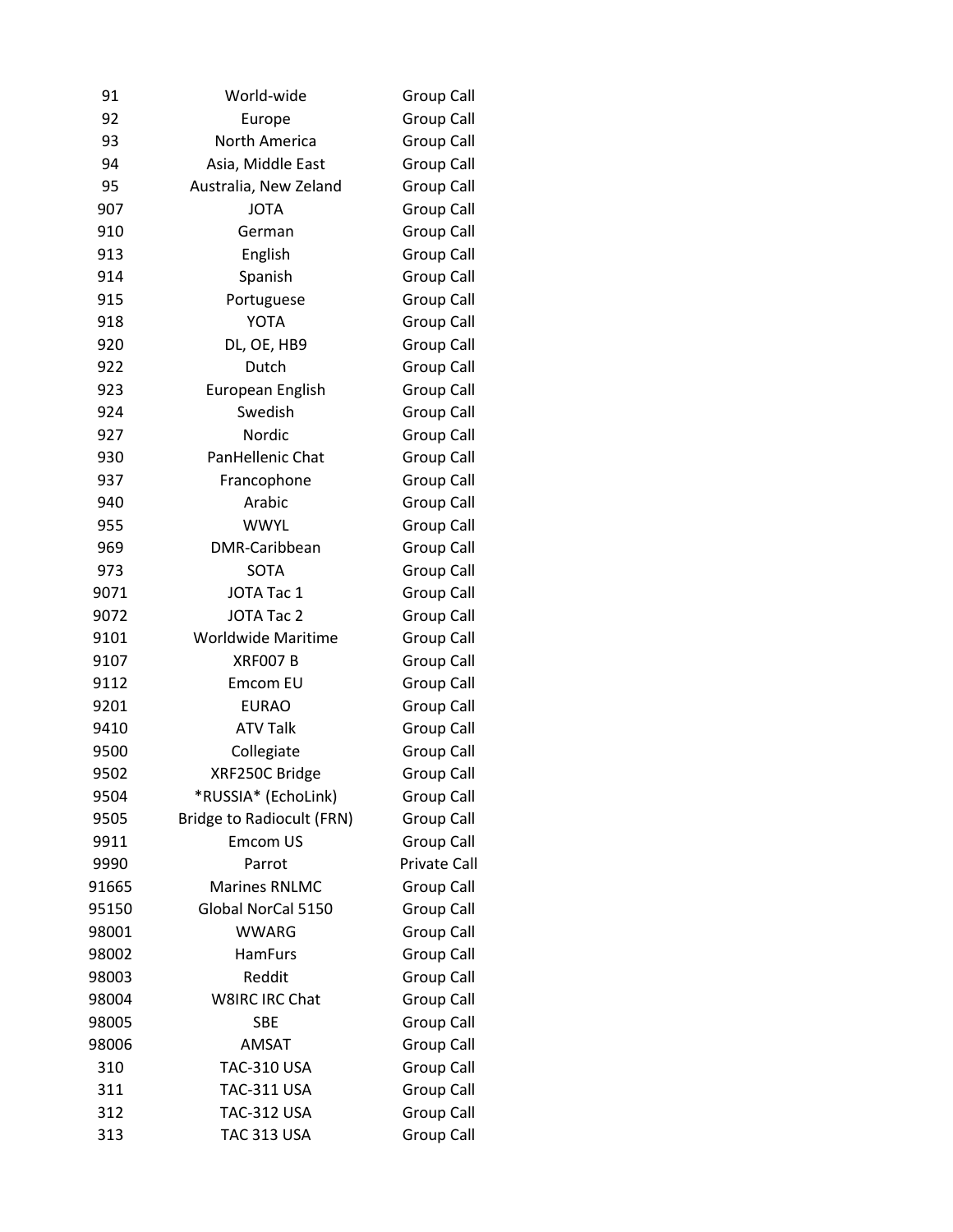| 314  | <b>TAC 314 USA</b>        | Group Call        |
|------|---------------------------|-------------------|
| 315  | <b>TAC 315 USA</b>        | Group Call        |
| 316  | <b>TAC 316 USA</b>        | <b>Group Call</b> |
| 317  | <b>TAC 317 USA</b>        | <b>Group Call</b> |
| 318  | <b>TAC 318 USA</b>        | Group Call        |
| 319  | <b>TAC 319 USA</b>        | <b>Group Call</b> |
| 3100 | USA - Nationwide (Bridge) | <b>Group Call</b> |
| 3101 | Alabama                   | Group Call        |
| 3102 | Alaska                    | <b>Group Call</b> |
| 3104 | Arizona                   | Group Call        |
| 3105 | Arkansas                  | <b>Group Call</b> |
| 3106 | California                | <b>Group Call</b> |
| 3108 | Colorado                  | <b>Group Call</b> |
| 3109 | Connecticut               | <b>Group Call</b> |
| 3110 | Delaware                  | Group Call        |
| 3111 | D.C.                      | Group Call        |
| 3112 | Florida                   | <b>Group Call</b> |
| 3113 | Georgia                   | <b>Group Call</b> |
| 3115 | Hawaii                    | <b>Group Call</b> |
| 3116 | Idaho                     | Group Call        |
| 3117 | Illinois                  | <b>Group Call</b> |
| 3118 | Indiana                   | <b>Group Call</b> |
| 3119 | lowa                      | Group Call        |
| 3120 | Kansas                    | Group Call        |
| 3121 | Kentucky                  | <b>Group Call</b> |
| 3122 | Louisiana                 | Group Call        |
| 3123 | Maine                     | Group Call        |
| 3124 | Maryland                  | <b>Group Call</b> |
| 3125 | Massachusetts             | <b>Group Call</b> |
| 3126 | Michigan                  | Group Call        |
| 3127 | Minnesota                 | Group Call        |
| 3128 | Mississippi               | <b>Group Call</b> |
| 3129 | Missouri                  | <b>Group Call</b> |
| 3130 | Montana                   | <b>Group Call</b> |
| 3131 | Nebraska                  | <b>Group Call</b> |
| 3132 | Nevada                    | <b>Group Call</b> |
| 3133 | New Hampshire             | Group Call        |
| 3134 | New Jersey                | <b>Group Call</b> |
| 3135 | <b>New Mexico</b>         | <b>Group Call</b> |
| 3136 | <b>New York</b>           | Group Call        |
| 3137 | <b>North Carolina</b>     | <b>Group Call</b> |
| 3138 | North Dakota              | <b>Group Call</b> |
| 3139 | Ohio                      | <b>Group Call</b> |
| 3140 | Oklahoma                  | Group Call        |
| 3141 | Oregon                    | Group Call        |
| 3142 | Pennsylvania              | <b>Group Call</b> |
| 3144 | Rhode Island              | Group Call        |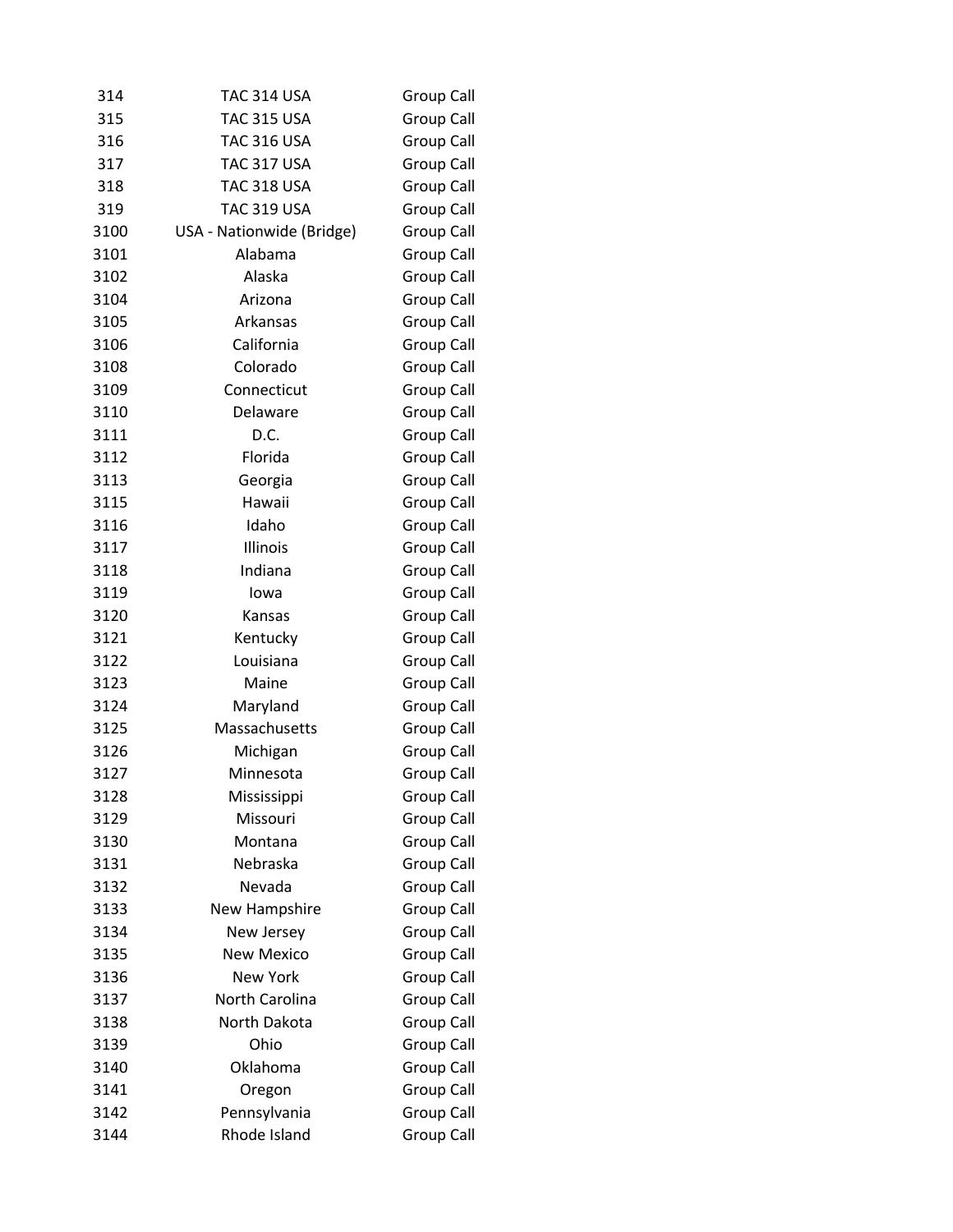| 3145  | South Carolina         | Group Call        |
|-------|------------------------|-------------------|
| 3146  | South Dakota           | <b>Group Call</b> |
| 3147  | Tennessee              | <b>Group Call</b> |
| 3148  | <b>Texas</b>           | <b>Group Call</b> |
| 3149  | Utah                   | <b>Group Call</b> |
| 3150  | Vermont                | <b>Group Call</b> |
| 3151  | Virginia               | <b>Group Call</b> |
| 3153  | Washington             | Group Call        |
| 3154  | West Virginia          | Group Call        |
| 3155  | Wisconsin              | <b>Group Call</b> |
| 3156  | Wyoming                | <b>Group Call</b> |
| 3160  | <b>BMUSA</b> (Admins)  | <b>Group Call</b> |
| 3166  | <b>DVSwitch</b>        | <b>Group Call</b> |
| 3167  | Allstar                | <b>Group Call</b> |
| 3169  | Midwest                | Group Call        |
| 3171  | NoCo                   | <b>Group Call</b> |
| 3172  | Northeast              | <b>Group Call</b> |
| 3173  | Mid-Atlantic           | <b>Group Call</b> |
| 3174  | Southeast              | <b>Group Call</b> |
| 3175  | <b>Southern Plains</b> | Group Call        |
| 3176  | Southwest              | <b>Group Call</b> |
| 3177  | Mountain               | <b>Group Call</b> |
| 3180  | Missouri Lakes         | Group Call        |
| 3190  | <b>NorPA</b>           | <b>Group Call</b> |
| 3199  | Hurricane Net          | Group Call        |
| 31000 | Parrot (Group Call)    | <b>Group Call</b> |
| 31001 | Net Talkgroup 1        | Group Call        |
| 31002 | Net Talkgroup 2        | <b>Group Call</b> |
| 31010 | Alabama Link           | <b>Group Call</b> |
| 31011 | <b>Gulf Coast DMR</b>  | Group Call        |
| 31012 | QuadNet-BM             | Group Call        |
| 31013 | ALERT-K4NWS            | Group Call        |
| 31014 | <b>HSV</b>             | <b>Group Call</b> |
| 31015 | Central Alabama        | <b>Group Call</b> |
| 31016 | <b>NW Alabama</b>      | <b>Group Call</b> |
| 31051 | ARWX                   | <b>Group Call</b> |
| 31058 | <b>NW Arkansas</b>     | Group Call        |
| 31059 | E.A.R.S.               | <b>Group Call</b> |
| 31060 | <b>PVARC</b>           | <b>Group Call</b> |
| 31061 | Cal 1                  | <b>Group Call</b> |
| 31062 | <b>Mountain West</b>   | Group Call        |
| 31063 | Mtn West 1             | <b>Group Call</b> |
| 31064 | Santa Clara County     | <b>Group Call</b> |
| 31065 | NorCal AllStar         | <b>Group Call</b> |
| 31066 | SoCal                  | <b>Group Call</b> |
| 31067 | SoCal 1                | <b>Group Call</b> |
| 31068 | NorCal                 | <b>Group Call</b> |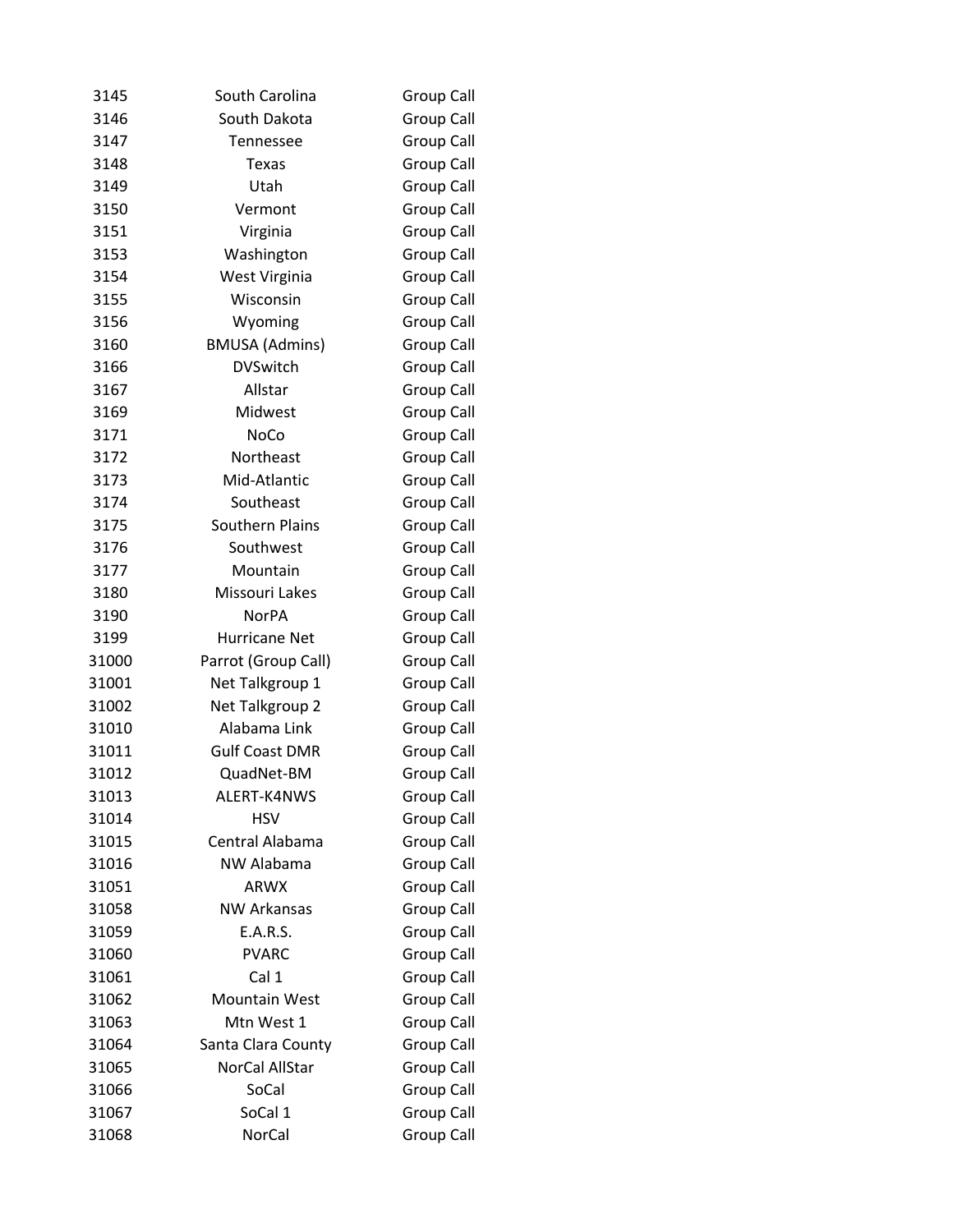| 31069 | NorCal 1                | <b>Group Call</b> |
|-------|-------------------------|-------------------|
| 31070 | <b>VCDRC</b>            | <b>Group Call</b> |
| 31071 | VCDRC <sub>2</sub>      | <b>Group Call</b> |
| 31073 | <b>SBARC</b>            | <b>Group Call</b> |
| 31074 | <b>SD SAR Team</b>      | <b>Group Call</b> |
| 31075 | BayNet                  | Group Call        |
| 31076 | <b>CDM</b>              | <b>Group Call</b> |
| 31077 | PAPA DMR                | Group Call        |
| 31078 | XLX013D PAPA            | Group Call        |
| 31079 | Alert Radio             | <b>Group Call</b> |
| 31080 | Colorado Chat           | Group Call        |
| 31081 | Park County Colorado    | Group Call        |
| 31082 | Colorado-Link           | <b>Group Call</b> |
| 31083 | CO Severe WX            | <b>Group Call</b> |
| 31084 | <b>NOCO Mountain FR</b> | Group Call        |
| 31085 | SkiCountryARC           | <b>Group Call</b> |
| 31087 | <b>IRG Colorado</b>     | <b>Group Call</b> |
| 31088 | Colorado HD             | <b>Group Call</b> |
| 31089 | Hytera USA              | Group Call        |
| 31120 | TAC-Florida             | Group Call        |
| 31121 | <b>First Coast DMR</b>  | <b>Group Call</b> |
| 31122 | <b>WC Florida</b>       | <b>Group Call</b> |
| 31123 | <b>Treasure Coast</b>   | Group Call        |
| 31124 | South-East-Florida      | <b>Group Call</b> |
| 31125 | Disney                  | <b>Group Call</b> |
| 31127 | The Early Bird          | Group Call        |
| 31128 | <b>NE FL ARES</b>       | Group Call        |
| 31129 | Orlando, FL             | <b>Group Call</b> |
| 31131 | Atlanta Metro           | <b>Group Call</b> |
| 31132 | South Georgia           | Group Call        |
| 31150 | Hawaii 2                | Group Call        |
| 31151 | Maui County             | <b>Group Call</b> |
| 31152 | Honolulu County         | <b>Group Call</b> |
| 31153 | Hawaii County           | <b>Group Call</b> |
| 31154 | Kauai County            | <b>Group Call</b> |
| 31158 | <b>HMASN</b>            | <b>Group Call</b> |
| 31159 | Hawaii DEM              | <b>Group Call</b> |
| 31160 | <b>ARES Idaho</b>       | <b>Group Call</b> |
| 31161 | ARES ID N               | <b>Group Call</b> |
| 31162 | ARES ID CENTRAL         | <b>Group Call</b> |
| 31164 | ARES ID SE              | <b>Group Call</b> |
| 31165 | ARES ID SW              | <b>Group Call</b> |
| 31166 | <b>TC ID ARES</b>       | <b>Group Call</b> |
| 31171 | IL-Fusion               | <b>Group Call</b> |
| 31172 | <b>CHI-NET</b>          | <b>Group Call</b> |
| 31173 | N Ill EComm             | <b>Group Call</b> |
| 31174 | <b>ECntrl III WxOps</b> | <b>Group Call</b> |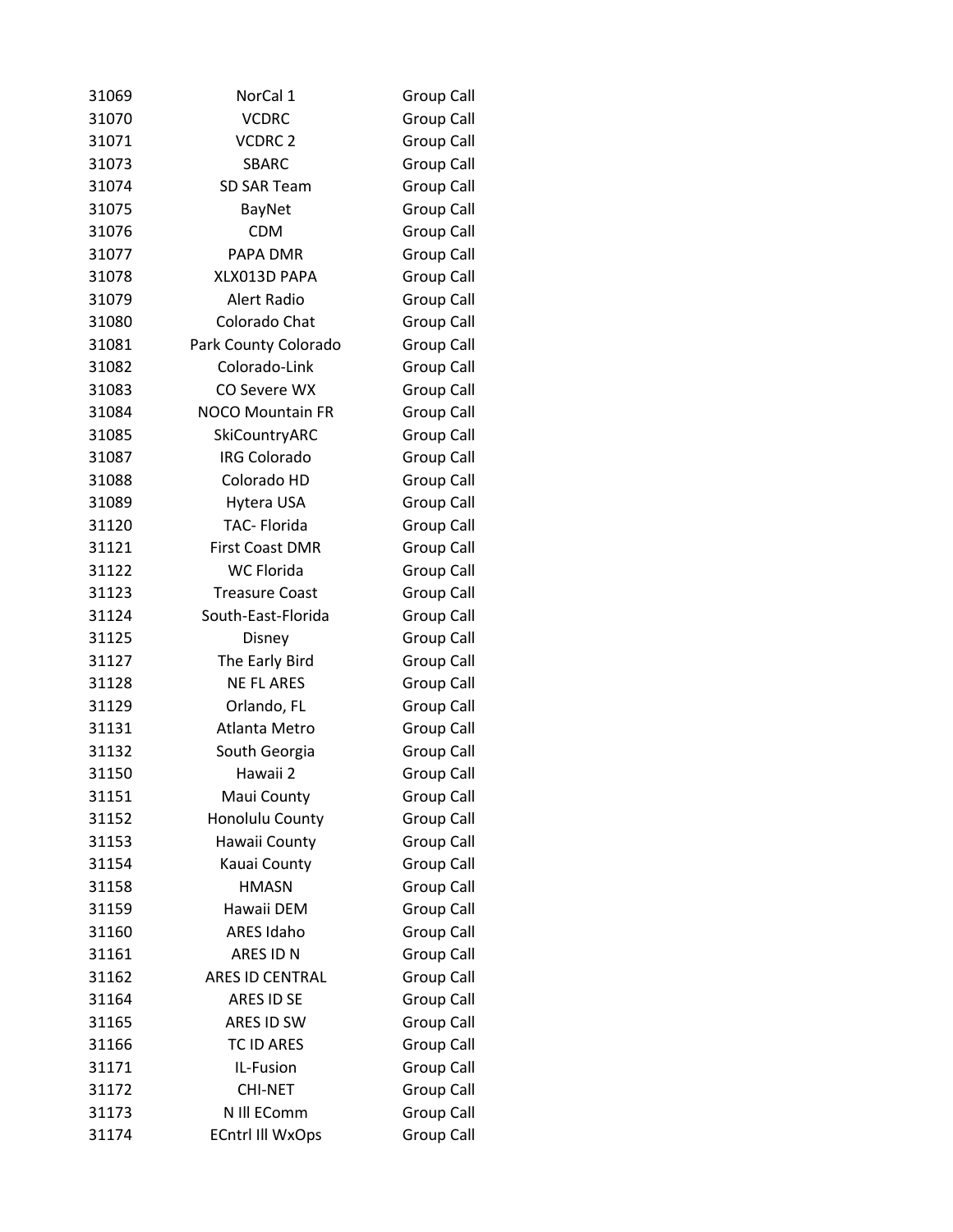| 31175 | NA Astronomy             | Group Call        |
|-------|--------------------------|-------------------|
| 31176 | Chi Metro                | Group Call        |
| 31177 | East Central IL          | Group Call        |
| 31178 | <b>WXCTAC</b>            | Group Call        |
| 31179 | Cnt IL Wires-X           | Group Call        |
| 31180 | Indiana TAC              | Group Call        |
| 31181 | <b>Indiana Link</b>      | Group Call        |
| 31182 | <b>WA9RN Operations</b>  | Group Call        |
| 31183 | Indiana WX Ops           | <b>Group Call</b> |
| 31184 | Parke-Vermillion CO      | Group Call        |
| 31189 | Crossroads Statewide     | Group Call        |
| 31190 | Iowa Chat                | Group Call        |
| 31191 | IA DSM 1                 | Group Call        |
| 31192 | IA ALO 2                 | Group Call        |
| 31193 | IA NW3                   | Group Call        |
| 31194 | IA SW 4                  | Group Call        |
| 31195 | IA SE 5                  | Group Call        |
| 31196 | IA CID 6                 | <b>Group Call</b> |
| 31197 | <b>WCARES</b>            | Group Call        |
| 31198 | <b>NWS DVN</b>           | Group Call        |
| 31199 | <b>NWS DMX/SEOC</b>      | Group Call        |
| 31200 | <b>Ks Sw ARES</b>        | Group Call        |
| 31201 | <b>BYRG</b>              | <b>Group Call</b> |
| 31202 | BYRG <sub>2</sub>        | Group Call        |
| 31203 | KansasLink               | Group Call        |
| 31204 | <b>CKRG</b>              | <b>Group Call</b> |
| 31205 | <b>KC Skywarn</b>        | Group Call        |
| 31206 | Cen Ks Skywarn           | Group Call        |
| 31207 | <b>QRM Chat Room</b>     | Group Call        |
| 31208 | <b>WY CO RACES</b>       | Group Call        |
| 31209 | WY CO CERT               | Group Call        |
| 31210 | <b>XRF210D</b>           | <b>Group Call</b> |
| 31211 | <b>KY ARES Statewide</b> | <b>Group Call</b> |
| 31212 | NE KY WX Spotters        | <b>Group Call</b> |
| 31220 | Louisiana Chat           | <b>Group Call</b> |
| 31224 | <b>XRF048 C</b>          | Group Call        |
| 31229 | ArkLaTex                 | <b>Group Call</b> |
| 31241 | <b>XRF336 C</b>          | Group Call        |
| 31242 | <b>MD TAC</b>            | <b>Group Call</b> |
| 31254 | <b>XRF054 C</b>          | <b>Group Call</b> |
| 31255 | <b>HCRA</b>              | <b>Group Call</b> |
| 31257 | <b>NEARC</b>             | Group Call        |
| 31261 | Mi5-STATEWIDE1           | <b>Group Call</b> |
| 31262 | MI5-STATEWIDE2           | <b>Group Call</b> |
| 31263 | Mi5-EVENT1               | <b>Group Call</b> |
| 31264 | Michigan DRG             | <b>Group Call</b> |
| 31265 | Mi5-EVENT3               | <b>Group Call</b> |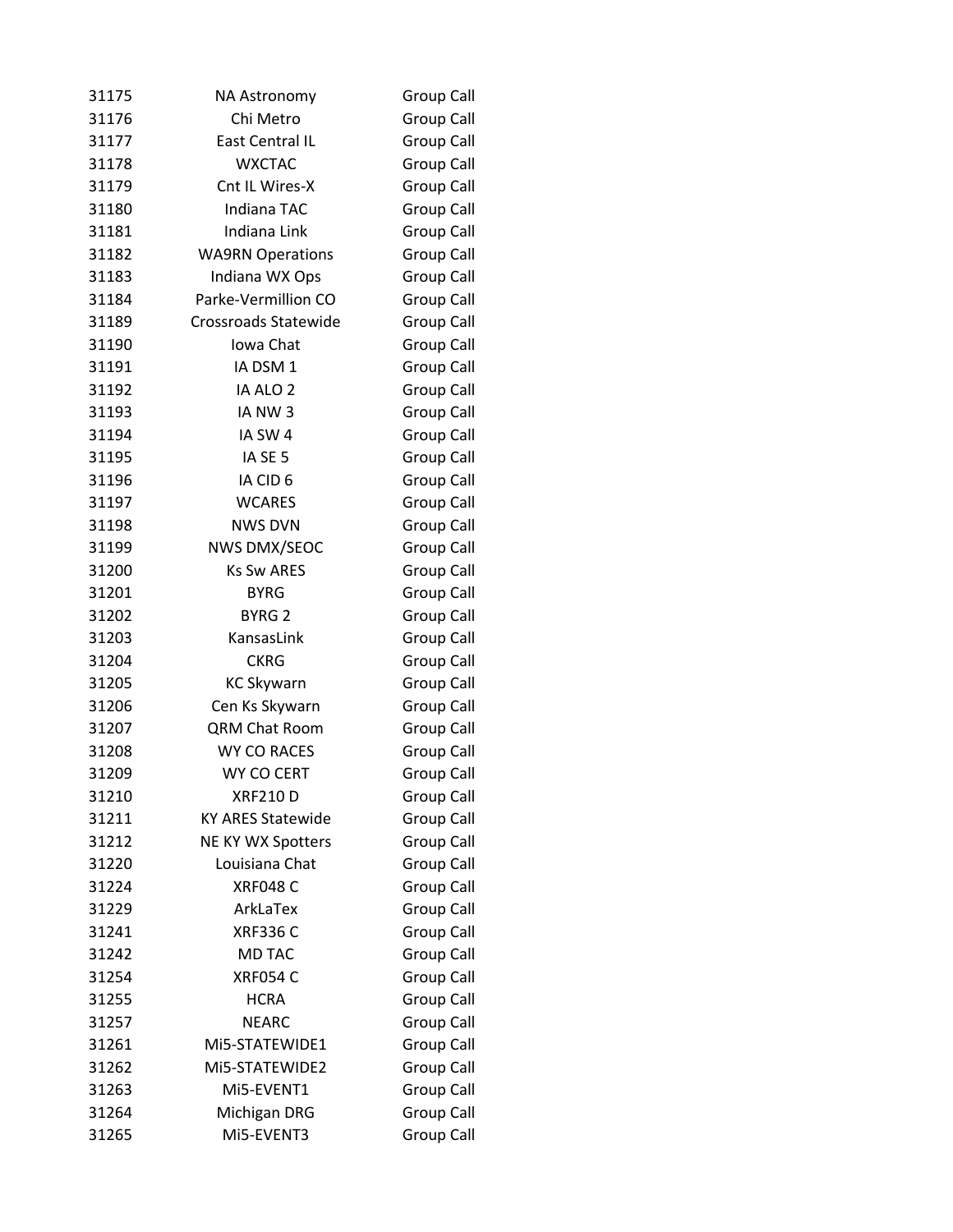| 31266 | <b>RADAR</b>            | Group Call        |
|-------|-------------------------|-------------------|
| 31268 | <b>UP of Michigan</b>   | Group Call        |
| 31269 | <b>WMTG</b>             | Group Call        |
| 31274 | AARG                    | <b>Group Call</b> |
| 31281 | <b>XRF813 A</b>         | Group Call        |
| 31290 | <b>Missouri ARES</b>    | Group Call        |
| 31291 | SWMO                    | <b>Group Call</b> |
| 31292 | <b>STL Metro</b>        | <b>Group Call</b> |
| 31293 | <b>Branson Area</b>     | Group Call        |
| 31294 | <b>NW Missouri</b>      | <b>Group Call</b> |
| 31295 | <b>SE Missouri</b>      | Group Call        |
| 31296 | Central Missouri        | Group Call        |
| 31297 | SW MO SkyWarn           | <b>Group Call</b> |
| 31298 | <b>KCN ARES</b>         | <b>Group Call</b> |
| 31299 | <b>CASS County ARES</b> | Group Call        |
| 31300 | Montana Chat            | Group Call        |
| 31301 | <b>MPRG</b>             | <b>Group Call</b> |
| 31302 | MPRG <sub>2</sub>       | <b>Group Call</b> |
| 31303 | <b>BGV</b>              | <b>Group Call</b> |
| 31304 | NW7RG-USA               | Group Call        |
| 31319 | Nebraska Chat           | <b>Group Call</b> |
| 31321 | Nevada 1                | <b>Group Call</b> |
| 31322 | <b>VOAD</b>             | Group Call        |
| 31323 | <b>ENARS</b>            | Group Call        |
| 31325 | <b>HXO</b>              | <b>Group Call</b> |
| 31327 | Las Vegas               | <b>Group Call</b> |
| 31328 | SNARS (Reno/Tahoe)      | Group Call        |
| 31329 | <b>SNARS 2</b>          | <b>Group Call</b> |
| 31340 | <b>NJPAAsterisk</b>     | Group Call        |
| 31341 | South Jersey            | Group Call        |
| 31342 | North Jersey            | Group Call        |
| 31349 | N2MO OMARC              | Group Call        |
| 31360 | NY-NJ-PA TriState       | Group Call        |
| 31361 | <b>Upstate NY</b>       | <b>Group Call</b> |
| 31362 | NY-Metro                | <b>Group Call</b> |
| 31363 | ADK                     | <b>Group Call</b> |
| 31364 | Lower Hudson Valley     | Group Call        |
| 31365 | K2MAK                   | <b>Group Call</b> |
| 31366 | NY METRO ARES           | <b>Group Call</b> |
| 31367 | Southern Tier NY        | Group Call        |
| 31368 | Mid-Hudson Valley       | <b>Group Call</b> |
| 31369 | Monroe County           | <b>Group Call</b> |
| 31371 | Triangle, NC            | <b>Group Call</b> |
| 31373 | Eastern NC              | Group Call        |
| 31374 | Carolina Link           | <b>Group Call</b> |
| 31375 | The Hornet's Nest       | <b>Group Call</b> |
| 31390 | Ohio TAC                | <b>Group Call</b> |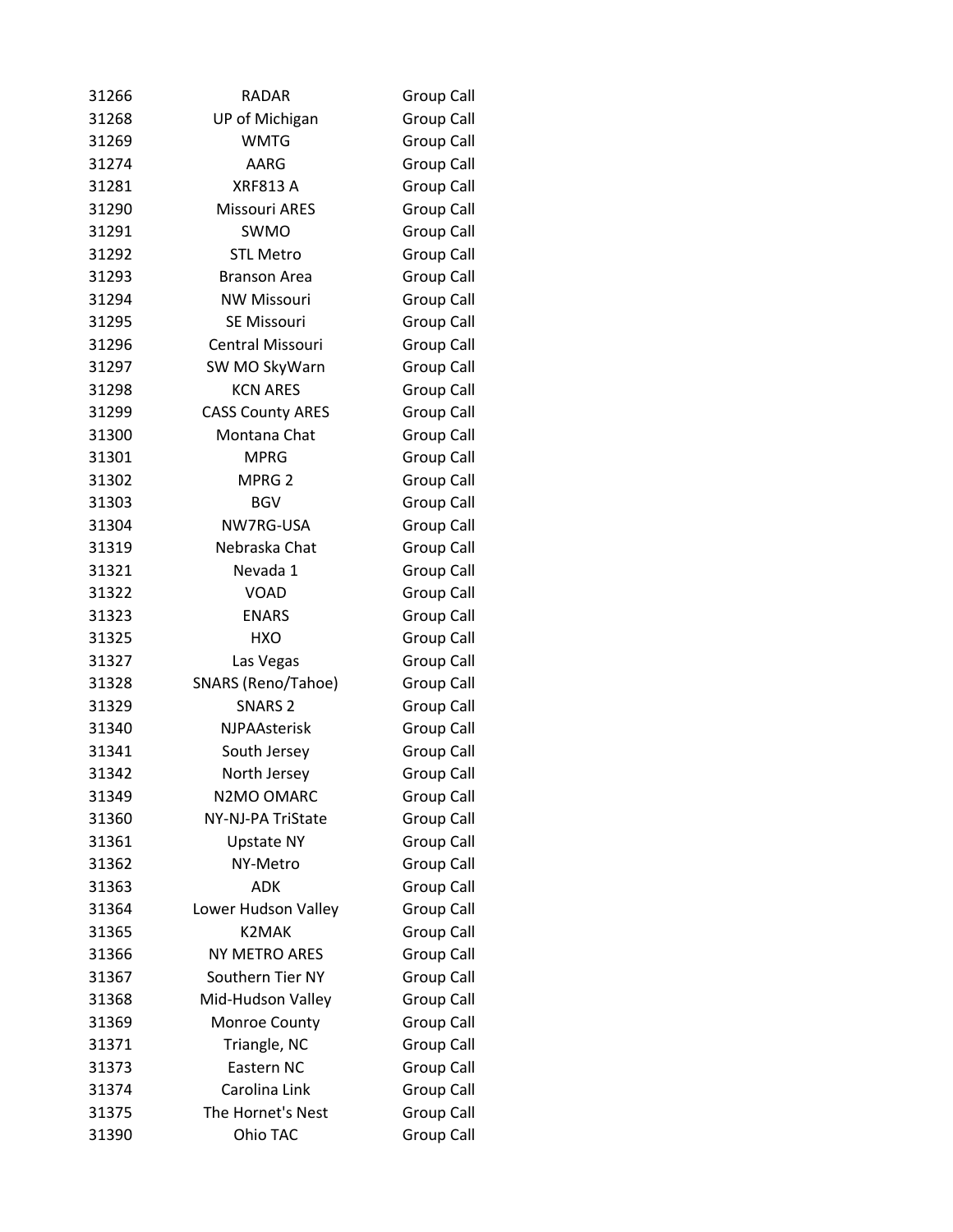| 31391 | NorthEast Ohio            | <b>Group Call</b> |
|-------|---------------------------|-------------------|
| 31392 | <b>Central OH</b>         | <b>Group Call</b> |
| 31393 | SouthEast Ohio            | <b>Group Call</b> |
| 31399 | Ohio-Link-YSF             | <b>Group Call</b> |
| 31400 | OK TAC                    | Group Call        |
| 31401 | OK1-Central               | Group Call        |
| 31408 | Oklahoma WX               | <b>Group Call</b> |
| 31410 | Oregon TAC                | Group Call        |
| 31411 | Central Oregon            | Group Call        |
| 31419 | RepeaterBook              | Group Call        |
| 31420 | PEMA ACS                  | Group Call        |
| 31421 | PA Tac                    | Group Call        |
| 31422 | Western PA                | Group Call        |
| 31423 | North-Central PA          | <b>Group Call</b> |
| 31424 | North East PA             | <b>Group Call</b> |
| 31427 | <b>Tri-County</b>         | <b>Group Call</b> |
| 31428 | RF-IT                     | Group Call        |
| 31429 | Zednet                    | <b>Group Call</b> |
| 31441 | <b>Rhode Island Chat</b>  | Group Call        |
| 31444 | Rhode Island Digital Link | <b>Group Call</b> |
| 31450 | <b>SC ARES</b>            | <b>Group Call</b> |
| 31456 | Low Country               | <b>Group Call</b> |
| 31457 | Upstate                   | Group Call        |
| 31458 | Midlands                  | Group Call        |
| 31459 | Pee Dee, SC               | <b>Group Call</b> |
| 31460 | <b>SD ARES</b>            | <b>Group Call</b> |
| 31470 | Mid-South Chat            | <b>Group Call</b> |
| 31471 | <b>NWS Memphis</b>        | <b>Group Call</b> |
| 31472 | NWS-Skywarn               | Group Call        |
| 31473 | Knox-Metro area           | <b>Group Call</b> |
| 31474 | Fusion-Link               | Group Call        |
| 31477 | Gatlinburg                | <b>Group Call</b> |
| 31479 | The Light                 | <b>Group Call</b> |
| 31480 | <b>TX Chat</b>            | <b>Group Call</b> |
| 31481 | North Texas               | <b>Group Call</b> |
| 31482 | South Texas               | <b>Group Call</b> |
| 31483 | <b>West Texas</b>         | <b>Group Call</b> |
| 31484 | SouthEast Texas           | Group Call        |
| 31485 | Amarillo wires-x          | <b>Group Call</b> |
| 31486 | Tom Green County          | <b>Group Call</b> |
| 31488 | <b>Texas-Nexus</b>        | <b>Group Call</b> |
| 31489 | <b>DMR Track</b>          | <b>Group Call</b> |
| 31490 | 76ers                     | <b>Group Call</b> |
| 31491 | Northern Utah             | <b>Group Call</b> |
| 31492 | Davis Utah                | <b>Group Call</b> |
| 31512 | Virginia ARES             | <b>Group Call</b> |
| 31513 | South West Virginia       | <b>Group Call</b> |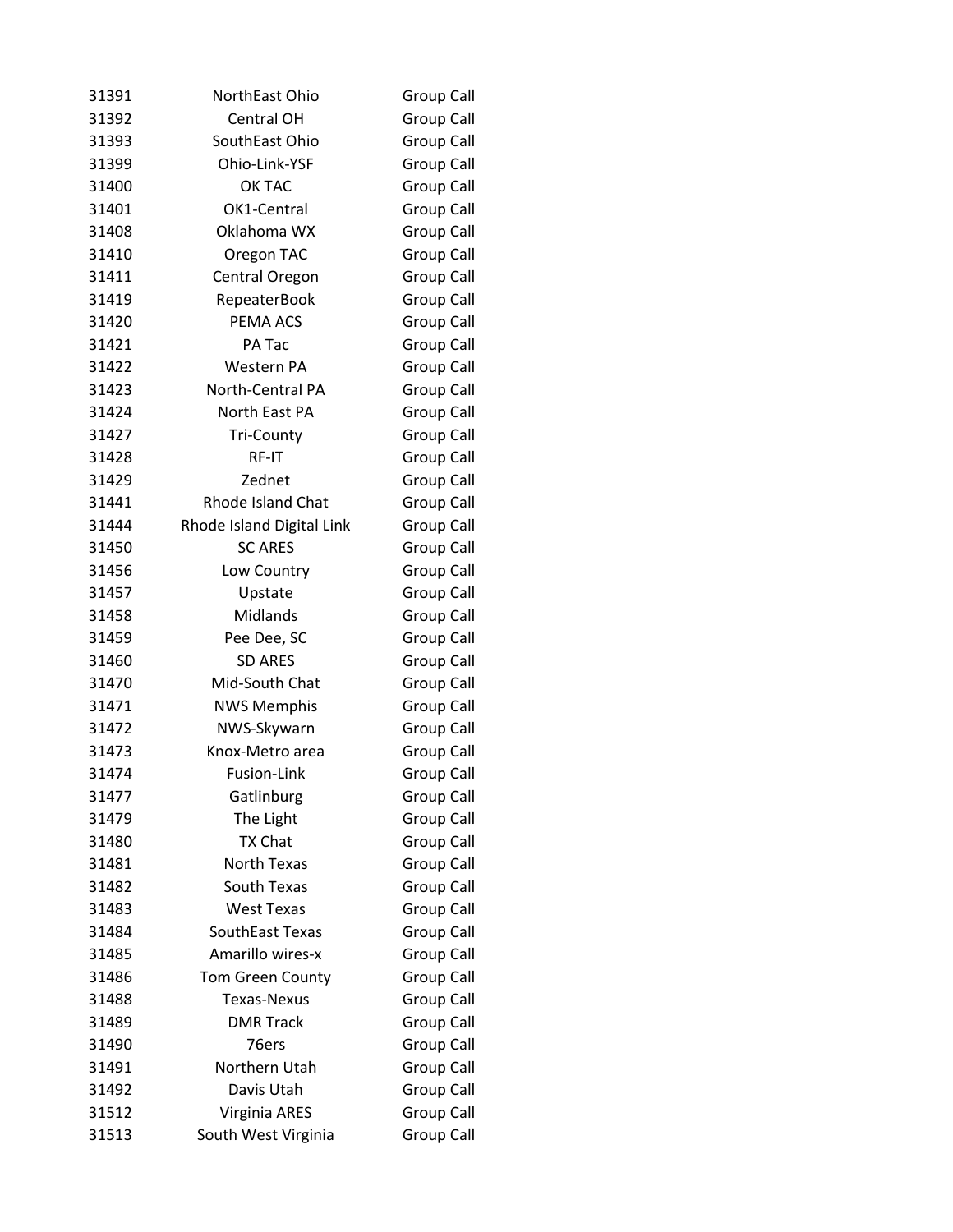| 31514 | Shenandoah Valley         | Group Call        |
|-------|---------------------------|-------------------|
| 31515 | <b>Tidewater VA</b>       | Group Call        |
| 31530 | PNW-West                  | Group Call        |
| 31550 | <b>Wisconsin WXTAC</b>    | Group Call        |
| 31551 | WI--Fusion                | Group Call        |
| 31555 | <b>WI-DMR</b>             | Group Call        |
| 31561 | <b>Wyoming Tac 1</b>      | Group Call        |
| 31562 | <b>Wyoming Tac 2</b>      | <b>Group Call</b> |
| 31563 | <b>Wyoming Severe WX</b>  | Group Call        |
| 31600 | USA - Area 0 4640         | Group Call        |
| 31601 | USA - Area 1 4641         | Group Call        |
| 31602 | USA - Area 2 4642         | Group Call        |
| 31603 | USA - Area 3 4643         | <b>Group Call</b> |
| 31604 | USA - Area 4 4644         | Group Call        |
| 31605 | USA - Area 5 4645         | Group Call        |
| 31606 | USA - Area 6 4646         | Group Call        |
| 31607 | USA - Area 7 4647         | <b>Group Call</b> |
| 31608 | USA - Area 8 4648         | Group Call        |
| 31609 | USA - Area 9 4649         | <b>Group Call</b> |
| 31619 | <b>CRTS</b>               | Group Call        |
| 31620 | Kings of Digital          | Group Call        |
| 31621 | LogBook IRC RC            | Group Call        |
| 31622 | South East FL             | Group Call        |
| 31623 | <b>Public Safety Chat</b> | Group Call        |
| 31624 | <b>Meteor Scatter</b>     | Group Call        |
| 31625 | <b>Twin Rivers DARG</b>   | Group Call        |
| 31626 | DigiCommCafe              | Group Call        |
| 31627 | Delta VHF Wk Signal       | Group Call        |
| 31628 | Menlo Park RC             | <b>Group Call</b> |
| 31629 | <b>SWINE</b>              | Group Call        |
| 31630 | <b>STEM</b>               | <b>Group Call</b> |
| 31631 | <b>Ottawa County</b>      | Group Call        |
| 31648 | <b>DMR INFO NETWORK</b>   | Group Call        |
| 31650 | <b>SDFARC</b>             | <b>Group Call</b> |
| 31651 | <b>Drones</b>             | Group Call        |
| 31652 | 77                        | <b>Group Call</b> |
| 31660 | <b>Ocean County NJ</b>    | Group Call        |
| 31661 | <b>OMIK</b>               | <b>Group Call</b> |
| 31662 | SPARC                     | Group Call        |
| 31663 | The Queens Pipeline       | Group Call        |
| 31664 | <b>Nature Coast</b>       | Group Call        |
| 31665 | <b>TGIF</b>               | Group Call        |
| 31666 | <b>DMR of Anarchy</b>     | <b>Group Call</b> |
| 31667 | Old Friends               | Group Call        |
| 31668 | Sta-Mar                   | Group Call        |
| 31669 | Global DX System          | <b>Group Call</b> |
| 31670 | Florida Gulf Coast        | Group Call        |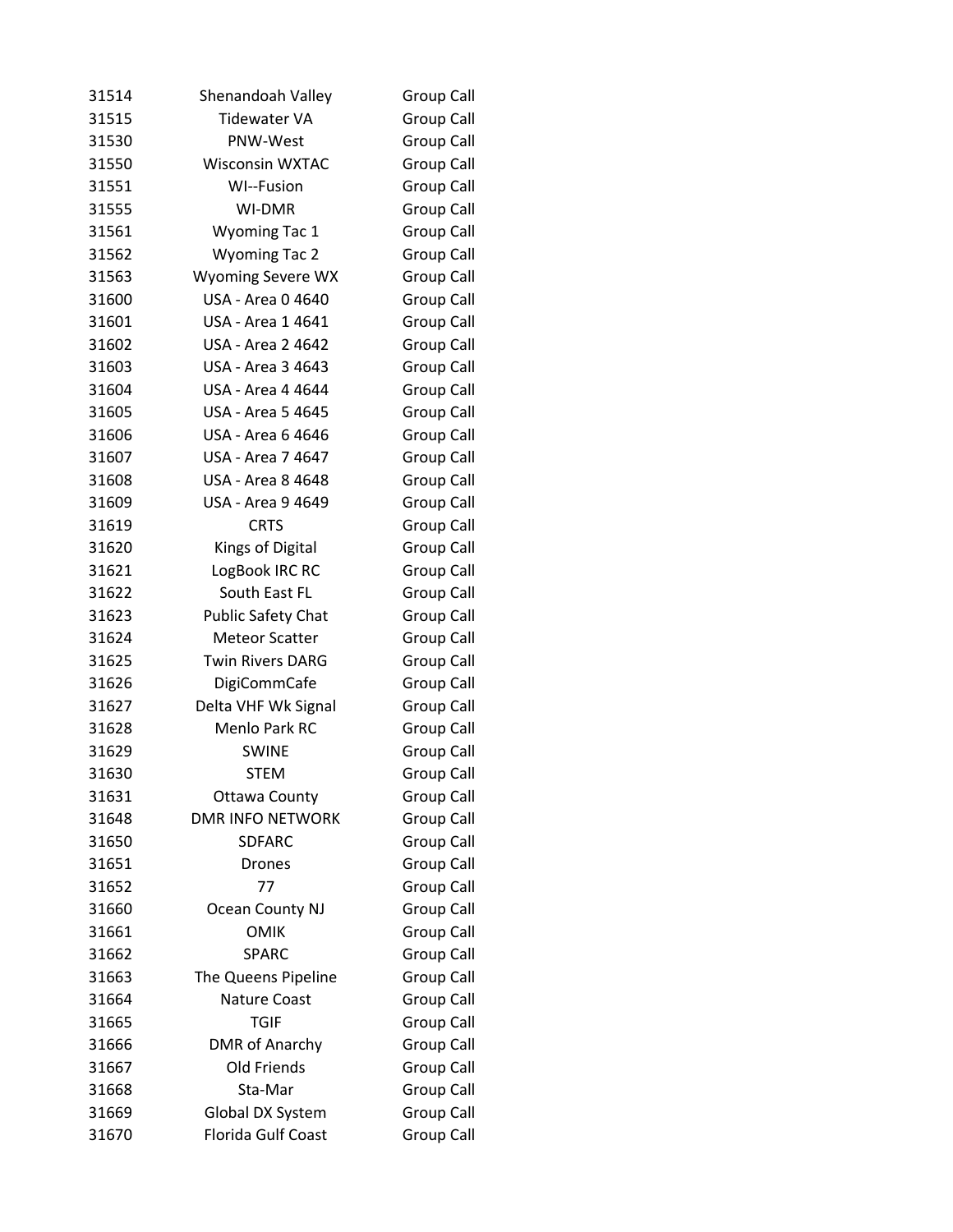| 31671  | <b>BRARA-FL</b>                | Group Call        |
|--------|--------------------------------|-------------------|
| 31672  | PI-Star Chat                   | Group Call        |
| 31673  | R5AUXCOMM                      | <b>Group Call</b> |
| 31674  | <b>The Guild</b>               | <b>Group Call</b> |
| 31675  | <b>Albany ARES</b>             | <b>Group Call</b> |
| 31676  | Allstar 46031/Wires-X          | Group Call        |
| 31677  | <b>OEI Repeater Group</b>      | <b>Group Call</b> |
| 31678  | <b>HSFDG</b>                   | <b>Group Call</b> |
| 31679  | Geek Group                     | <b>Group Call</b> |
| 31680  | Quadnet WX Talk                | <b>Group Call</b> |
| 31691  | Wi/la/IL                       | Group Call        |
| 31697  | <b>Russian Americans</b>       | <b>Group Call</b> |
| 31699  | <b>Greek Americans</b>         | Group Call        |
| 31730  | MAWSCoord                      | <b>Group Call</b> |
| 31770  | <b>RFINDER M1</b>              | Group Call        |
| 31771  | PNWR                           | Group Call        |
| 31772  | <b>OUTDOOR ADVENTURE GROUP</b> | Group Call        |
| 31773  | Geeks in Jeeps                 | Group Call        |
| 31774  | <b>Weather Watching</b>        | Group Call        |
| 31775  | <b>PINOYHAMS</b>               | <b>Group Call</b> |
| 31801  | The Gathering Spot             | Group Call        |
| 31802  | The Chat Lounge                | Group Call        |
| 31803  | Secret Talk Group              | <b>Group Call</b> |
| 31805  | <b>CCDMR</b>                   | <b>Group Call</b> |
| 31806  | <b>AREC-FUSION</b>             | Group Call        |
| 31807  | AREC-DSTAR                     | Group Call        |
| 31808  | AREC-WIRES-X                   | Group Call        |
| 31809  | AREC-DSTAR-XREF                | <b>Group Call</b> |
| 31810  | AREC-MULTI-P-XLX               | Group Call        |
| 31811  | PINELLAS-WIRESX                | <b>Group Call</b> |
| 31812  | PINELLAS-DSTAR-DCS             | <b>Group Call</b> |
| 31813  | PINELLAS-DSTAR-XRF             | <b>Group Call</b> |
| 31814  | PINELLAS-MULTI-P-XLX           | Group Call        |
| 31990  | Handi-Hams                     | Group Call        |
| 31991  | Tornado wx-group               | Group Call        |
| 310023 | <b>East Central AL</b>         | <b>Group Call</b> |
| 310035 | <b>Gold Coast ARA</b>          | Group Call        |
| 310501 | <b>NSX Local</b>               | <b>Group Call</b> |
| 310506 | <b>NSX Beta</b>                | Group Call        |
| 310604 | CARLA                          | Group Call        |
| 310670 | San Diego CA                   | Group Call        |
| 310703 | Tri-LERT                       | Group Call        |
| 310815 | The Fun Machine                | <b>Group Call</b> |
| 310991 | <b>PVRA Connecticut</b>        | Group Call        |
| 310992 | <b>CDRA Connecticut</b>        | Group Call        |
| 310997 | Parrot                         | <b>Group Call</b> |
| 311752 | Central IL                     | <b>Group Call</b> |